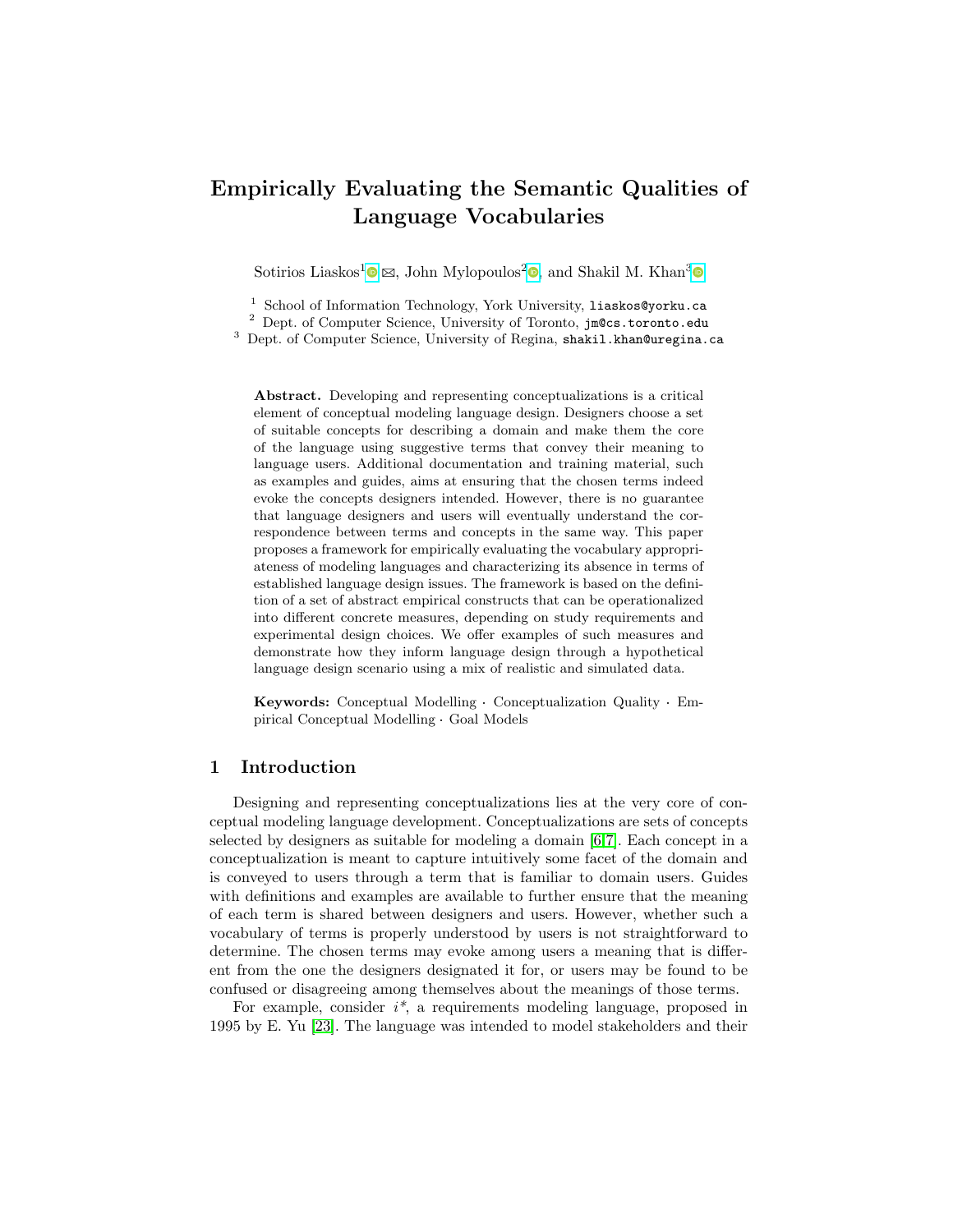goals, as well as ternary social dependence relationships among them. Towards this end, the language offered concepts signified through terms such as "actor", "*agent"*, "*position*" and "*role*". Since its inception, the language has been used extensively for research and teaching purposes by many research groups, largely organized around the iStar workshop series. In 2015, that community decided to conduct an evaluation of the  $i^*$  experience, and on the basis of its findings proposed iStar 2.0 [\[4\]](#page-12-2). One of the findings was that users, especially students, of  $i^*$  were confusing the notions of "position" and "role" in their models. As a result, "position" was dropped from the new concept set and vocabulary. While the  $i^*$  community had the benefit of many years of experience to inform such updates, one wonders if there is a quicker and more systematic way to empirically assess the success of a vocabulary selection for any language.

In this paper, we propose a framework for empirically measuring the vocabulary appropriateness of conceptual modeling languages. The framework is based on offering domain descriptions to representative language users and inviting them to categorize domain elements relative to the terms in the vocabulary. The framework includes a set of abstract empirical constructs for analyzing the resulting data, informed by an established model of vocabulary pathologies [\[7,](#page-12-1)[25\]](#page-13-1). The constructs can be operationalized into concrete measures, based on the format of the data collection instruments and the needs of the study at hand. An application of the framework on a mix of realistic data from a past experiment and simulated data demonstrates how the constructs can be translated to concrete metrics and how they can indicate the type of corrections needed in the design. The work generalizes and systematizes our earlier work [\[15\]](#page-13-2) so that it is compatible with established approaches for understanding and analyzing language qualities. It further introduces measures for additional quality issues such as construct deficit, construct excess, and construct redundancy. Moreover, thanks to a new formulation, our framework accounts for conceptual relations of arbitrary arity, rather than just unary arity [\[15\]](#page-13-2).

The rest of the paper is organized as follows. In Section [2](#page-1-0) we offer the necessary background on conceptualizations, in Section [3](#page-3-0) we introduce our empirical framework and in Section [4](#page-7-0) we describe an application thereof. We review related work and conclude in Sections [5](#page-11-0) and [6.](#page-12-3)

# <span id="page-1-0"></span>2 Research Baseline

## 2.1 Conceptualizations, Languages and Ontological Commitments

Following [\[6\]](#page-12-0) consider a system S that we are interested in modeling. We first define conceptual relations (aka concepts) and conceptualizations over a domain D of distinguished elements of S, given a set of possible worlds  $W$  (states of  $S$ ).

Definition 1. A conceptual relation (henceforth: **concept**) is a total function  $\rho^n: W \mapsto 2^{D^n}$  from worlds to all possible extensional n-ary relations on D. A **conceptualization** is, then, a triple  $C = (D, W, \Re)$  in which  $\Re$  is a set of such concepts on the domain space  $\langle D, W \rangle$ .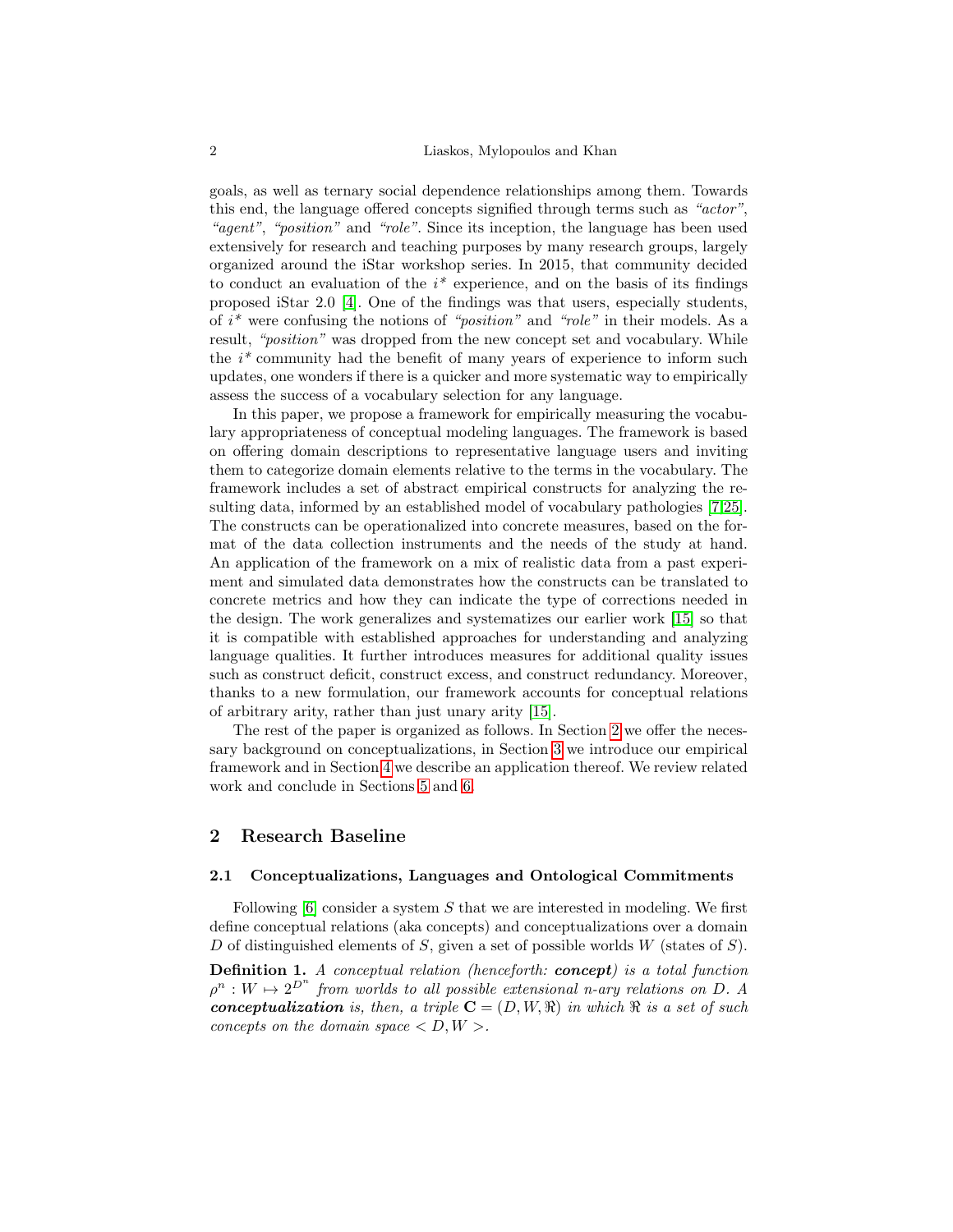Such concepts need to somehow be built into a language that users can use to build models of the domain. Towards this end, language designers select an appropriate term (name or expression) for each concept based on its intended meaning and the cultural context where the language is meant to be used. In the goal modeling domain, for example, the concept goal can be represented in English using terms such as "goal", "intention" or "objective". A language is thus grounded on terms for representing concepts, matching such semantic preconceptions. Thus [\[6\]](#page-12-0):

**Definition 2.** Let  $L$  be a language with vocabulary  $V$ . A model for  $L$  is a tuple  $M = (S, I)$  where  $I: V \rightarrow D \cup \mathbf{R}$ , the **interpretation**, maps names and terms from V to elements in either D or  $\bf{R}$ , the latter being a set of n-tuples from D. The exact subset of  $D \cup \mathbf{R}$  to which a vocabulary element  $v \in V$  maps is called the **extension** of  $v$ .

Definition 3. An ontological commitment for L is a tuple  $K = (C, \mathfrak{I})$ , where  $\Im$  is a total function  $\Im: V \mapsto D \cup \Re$ , i.e., where every symbol in V maps to either an element of D or a concept in  $\Re$ . We, further, denote as  $V_D$ the portion of the vocabulary reserved for mapping to elements of  $D$  and  $V_{\Re}$  the terms reserved for mapping to concepts. We will henceforth refer to elements in  $V_{\Re}$  as concept terms (or simply terms).

For example, for a vocabulary  $V = V_D \cup V_{\Re}$  with  $V_D = \{$  "Alice", "pay the bills"} and  $V_{\mathcal{R}} = \{ "actor", "goal", "wants"\}$ , an ontological commitment maps the term "actor" to, say, the concept of an individual who can act in a domain, the term "goal" to the concept of a desired state of affairs, and the term "wants" to the concept that an actor is inclined to pursue a goal. Models of the language can be compatible or incompatible with the commitment. For example, including "Alice" in an extension of term " $actor$ " in a model M is consistent with the commitment. However, including "pay the bills" is inconsistent, as the latter does not satisfy the definition of an actor as per the ontological commitment.

To accomplish clear communication, the language designers must choose a vocabulary  $V$  that intuitively conveys the right commitment  $\bf{K}$  to modelers and model readers. However, achieving such a shared understanding of the commitment is neither guaranteed nor trivial to assess.

#### 2.2 Language Qualities and their Measurement

To characterize inadequate sharedness of the ontological commitment of a vocabulary we adopt a framework for language quality due to Wand and Weber [\[25\]](#page-13-1). The key concern in that framework is the degree of alignment between language terms and concepts, whose absence the authors characterize using four (4) different quality issues. Firstly, when there are concepts in the domain that are not represented in the vocabulary we have construct deficit. Secondly, if there are vocabulary terms that represent multiple concepts, we have construct overload. Thirdly, when there are multiple vocabulary terms that represent the same concept, this is a case of *construct redundancy*. Finally, when there are vocabulary terms that do not relate to any concept we have construct excess.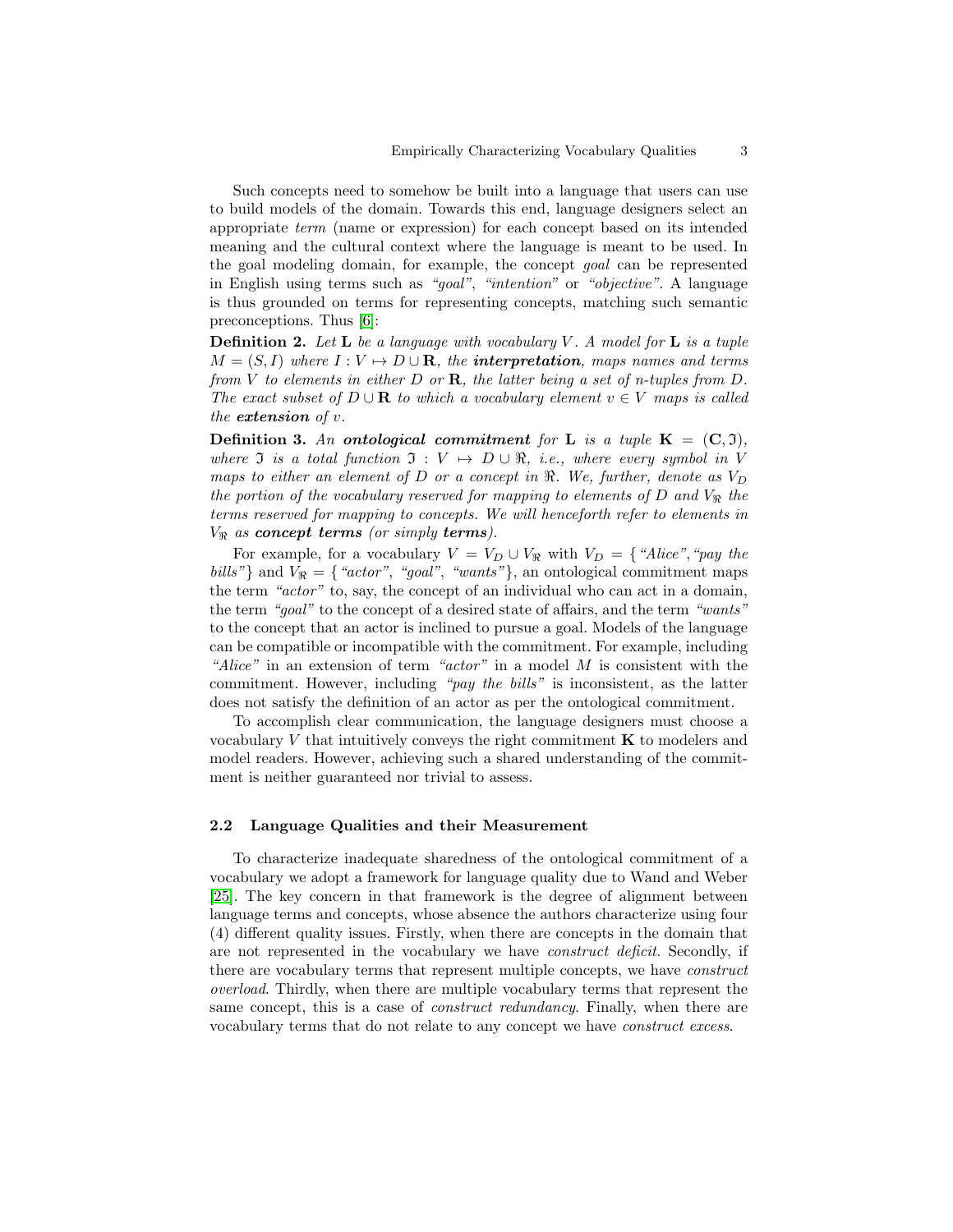## Language and empirical set-up:

- 
- $V_{\Re} = \{``goal'', "objective", "argument", "wants", "desires"\}\ E = \{e_1 = "Alice plans to pay her bills",\br>\n $E = e_2 = "Alice would like to pay her bills but it is not her priority now." \}$ <br>  $V_D = \{``Alice", "pay bills"}\}$ <br>  $D = \{``Alice", "pay bills"}\},\n{``Alice", "pay bills", ('Alice", "pay bills"}\}$$
- 
- 

Extensions:

|         | Rater:      | $p_1$                 |                                 | $p_{2}$                           |                                      |
|---------|-------------|-----------------------|---------------------------------|-----------------------------------|--------------------------------------|
|         | Descr.:     | e <sub>1</sub>        | $e_2$                           | e <sub>1</sub>                    | $e_2$                                |
| 히<br>Έſ | " $qoal"$   | "pay bills"           | "pay bills"                     | $\sim$                            | $\overline{\phantom{a}}$             |
|         | "objective" | <b>STATE</b>          | $\sim$                          | " $pay \; bil \overline{l} s$ "   | "pay bills"                          |
|         | "argument"  | $\sim$                | $\sim$                          | $\sim$                            | $\overline{\phantom{a}}$             |
|         | "wants"     | "Alice", "pay bills") |                                 | "Alice", "pay $b\overline{ills"}$ | $\setminus$   ("Alice", "pay bills") |
|         | "desires"   | "Alice", "pay bills") | $\langle$ "Alice", "pay bills") | "Alice", "pay bills"              | $\overline{\phantom{a}}$             |

#### <span id="page-3-1"></span>Table 1. Running Example.

Let us explore how the above vocabulary issues can be empirically detected. The proposed measurement process is inspired by processes for measuring *reli*ability in the context of qualitative content analysis [\[12,](#page-13-3)[15\]](#page-13-2). In content analysis, units of content (text, audiovisual segments) representing information about the domain are classified by *raters* into a set of categories (codes) that best describe each unit. The exercise is meant to allow the development of theories about the content grounded on codes and is predicated on the presence of agreement among raters on what codes best describe each unit. Lack of inter-rater agreement implies an unreliable coding process, which can be due to a variety of factors, including problems with the appropriateness of the coding language.

To apply these ideas to our measurement problem, we have (a) samples of language users play the role of raters, (b) descriptions of elements from the domain play the role of content units, and (c) the terms in the vocabulary  $V_{\mathcal{R}}$  play the role of codes. As in content analysis, we ask language users to assign domain elements to one or more vocabulary terms – if applicable. Ideally, they will all agree with their assignments indicating good sharing of the ontological commitment. If not, however, the different ways by which raters disagree are indicative of different categories of issues with the choice of vocabulary, in accordance with Wand and Weber's framework. We offer more details below.

# <span id="page-3-0"></span>3 Empirically Measuring Semantic Qualities

## 3.1 Method Overview and Notation

Let us now describe more concretely the method for acquiring and analyzing vocabulary quality data with reference to the example of Table [1:](#page-3-1)

1. Identify the Language. Consider a language L with an ontological commitment **K** and a set of terms for representing concepts  $V_{\Re} = \{r_1, r_2, \ldots\} \subseteq V$ . Let  $V_{\mathcal{R}} = \{$  "goal", "objective", "argument", "wants", "desires"} of the upper part of Table [1](#page-3-1) be the vocabulary of interest for our running example.

**2. Sample Raters.** Select a set  $p \in P$  of human raters. Selected raters are representative users of the vocabulary so to allow generalization of findings to all intended users of the language. They should also have good knowledge of the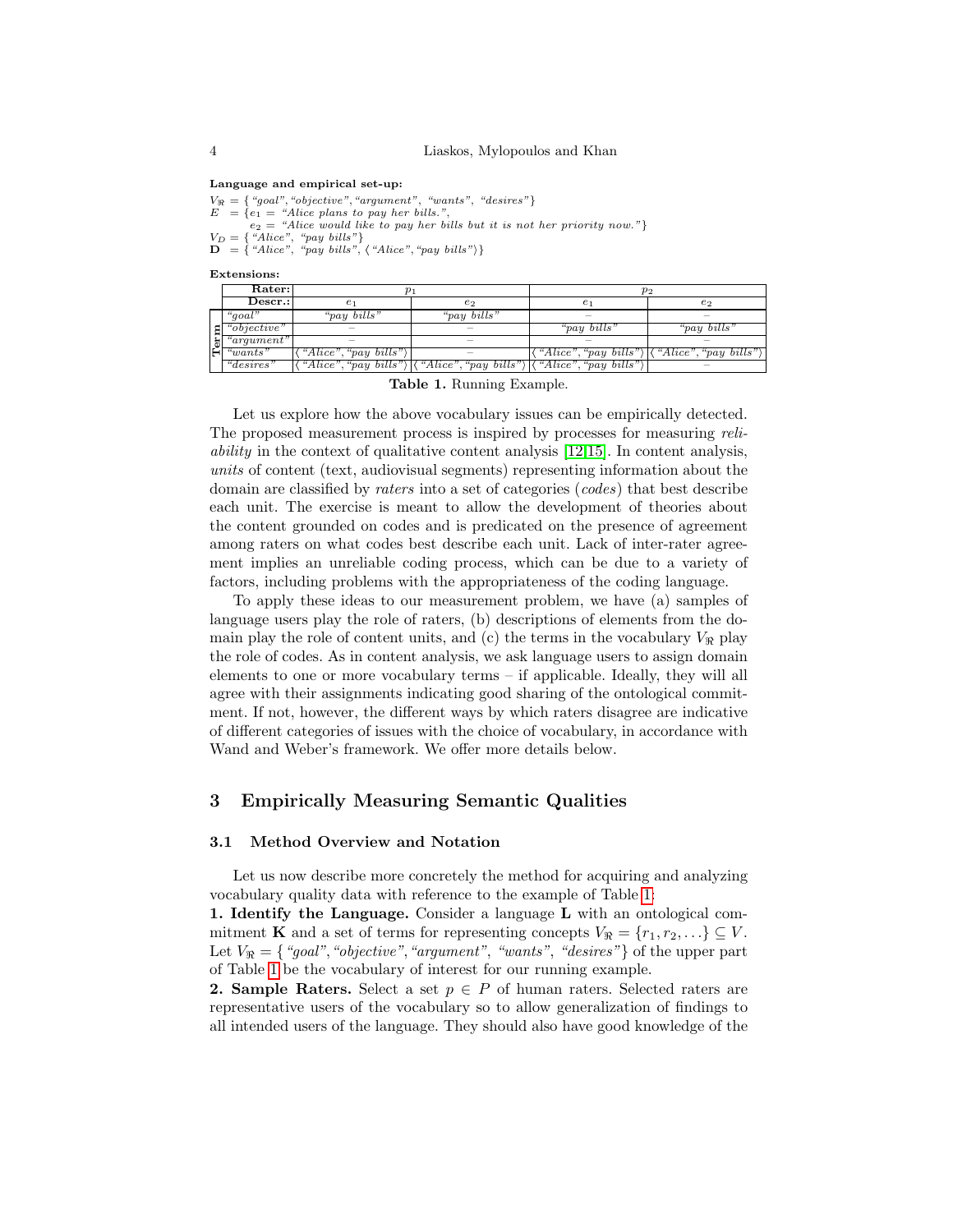domain to ensure that their categorizations reflect the features of the language, rather than their own understanding of the domain.

**3. Construct Descriptions.** Construct a set of descriptions  $E = \{e_1, e_2, e_3, \ldots\}$ each partially describing in natural language a world in W. Descriptions present domain phenomena that the language is meant to model. For our example, two such descriptions can be seen in Table [1,](#page-3-1) though descriptions are meant to be much more extensive in practice – see [\[16\]](#page-13-4). Sampling of such descriptions is biased towards descriptions that test all expressive capabilities of the language and are expected to trigger utilization of all language terms.

4. Identify Discourse Elements. Extract from the descriptions a set of discourse element representations  $V_D$  and n-tuples from that set that, according to the designers, are relevant to the domain. For our example of Table [1,](#page-3-1) we identify two elements ("Alice", "pay bills") and one tuple therewith ( $\langle "Alice", "pay\]$ bills")). Let  $\mathbf{D} \subset 2^{(V_D)^n}$  be the union of  $V_D$  with the the set of all n-tuples constructed from it.

**5. Raters Form Term Extensions.** For each description  $e \in E$ , ask each rater  $p \in P$  to form the extension of each concept term  $r \in V_{\Re}$  using elements from D. As described above, the rater goes over the samples  $d ∈ D$  and, for each, she decides whether it should be included in the extension of  $r$  based on the evoked concept. If yes, we say then that the rater  $p$  classifies **d** under  $r$ . We, further call the pair  $(\mathbf{d}, e)$ , i.e. an element or n-tuple of elements from  $V_D$  in a context of a description e, subject.

The result of a rating exercise can be seen in the lower part of Table [1.](#page-3-1) We consider two raters  $p_1, p_2 \in P$ . Each cell in the table describes the extension that each rater constructed for each term under each description. For example, for both  $e_1$  and  $e_2$ , out of all elements in  $V_D$  rater  $p_1$  classifies only "*pay bills*" under term "goal". Thus, both subjects ("pay bills",  $e_1$ ) and ("pay bills",  $e_2$ ) are classified under "goal". However, only subject  $(\langle "Alice", "pay bills"), e_1 \rangle)$  is in the extension of term "wants" according to  $p_1$ .

6. Analyze Extensions. Extensions developed in the previous step are compared and analyzed to identify and characterize problems with the proposed vocabulary. We define the constructs for such characterizations below.

# 3.2 Rater-based Measures of Completeness and Clarity

Denote  $I_n(r, e) \subseteq \mathbf{D} \times E$  to be the extension of concept term r finally constructed by rater  $p$  given description  $e$  in Step  $#5$  above. Consider also the union  $X_p(r) = \bigcup_{e \in E} I_p(r, e)$  of all subjects that rater p classified under r. For instance, in our running example:  $X_{p_1}({}^\omega goal^{\omega}) = \{({}^\omega pay \; bills^{\omega}, \, e_1), \,({}^\omega pay$ bills",  $e_2$ } and  $X_{p_2}$  ("desires") = {( $\langle$ "Alice", "pay the bills"),  $e_1$ }. Further, let  $B = \{s \in \mathbf{D} \times E \mid \exists p \in P, \exists r \in V_{\Re} \text{ s.t. } s \in X_p(r)\}\text{ all subjects rated and } R_s(r) =$  ${p \in P \mid s \in X_p(r)}$  be the subset of raters that classified s under r. For instance  $R_{(\text{``pay~bills''}, e_2)}(\text{``goal''}) = \{p_1\}$  and  $R_{(< \text{``Alice''}, \text{``pay~bills''}>, e_1)}(\text{``desires''}) =$  $\{p_1, p_2\}, R_{(*Alice", e_1)}("argument") = \{\}.$  We then define the following constructs: **Construct Deficit:** Let  $B_{\tilde{d}} \subseteq \mathbf{D} \times E$  be the set of subjects that involve  $d \in V_D$ .

The greater the difference  $B_{\tilde{d}} \setminus B$  the more the evidence of *construct deficit*,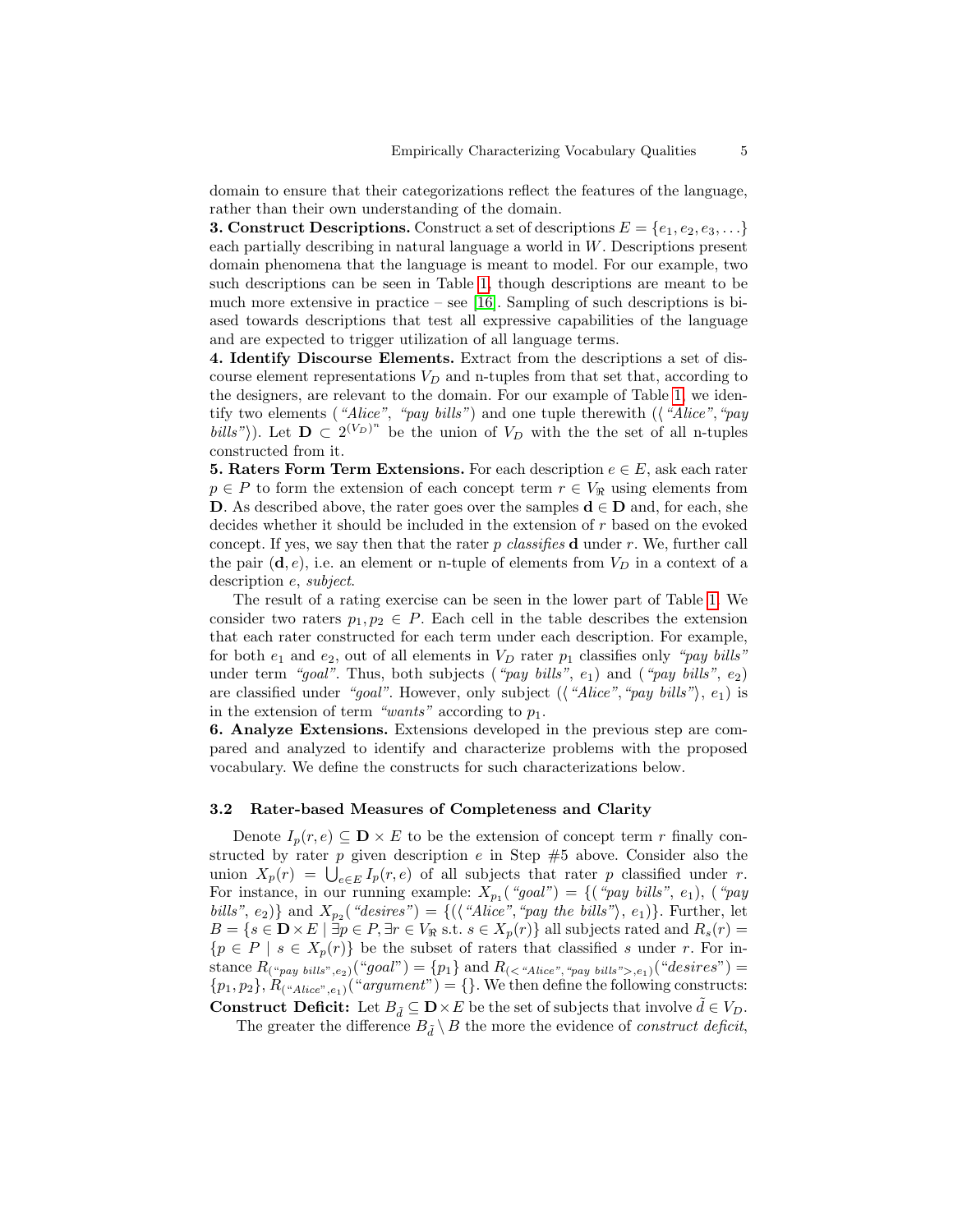i.e., there are elements  $d$  of the domain of discourse that are consistently excluded from extensions.

In our example, consider  $\tilde{d} = \text{``Alice''}. B_{\tilde{d}} = \{(\text{``Alice''}, e_1), (\text{``Alice''}, e_2),$  $(\langle "Alice", "pay bills"), e_1), (\langle "Alice", "pay bills"), e_2) \}$  and, thus,  $B_{\tilde{d}} \setminus B =$  $\{('Alice", e_1), ('Alice", e_2)\}.$  That is, unary element "Alice" was not classified under any term by any rater, yet was included in  $V_D$  as an element that needs to be modeled. Thus, a new term, such as "actor", may need to be introduced in  $V_{\Re}$  to describe elements like "Alice".

- **Construct Excess:** Let r be one of the concept terms. If  $\forall s \in B, |R_s(r)| \leq$ c, for some small c, this is evidence of *construct excess*, with  $r$  being the excessive vocabulary construct. The smaller the c the stronger the evidence. In our example,  $R_s("argument") = \{\}\$ for all  $s \in B$ , as in neither of the descriptions has any of the raters classified any element of  $\bf{D}$  under "argument". This is a symptom of "argument" being an excessive term, i.e. a term that is not useful for representing something of interest in the domain.
- **Overlaps:** Let subject  $s \in \mathbf{D} \times E$  and two terms  $r_i$  and  $r_j$  such that  $r_i \neq r_j$ . Assume that for several pairs of raters  $l, m$  (possibly the same rater  $l =$  $m$ ,  $s \in X_{p_l}(r_i)$  while  $s \in X_{p_m}(r_j)$  – so s is classified both under  $r_i$  and under  $r_i$  by the same or by different raters. We say that this is a *conceptual* overlap between  $r_i$  and  $r_j$  with respect to s. The more the instances of such classification divergence between  $r_i$  and  $r_j$  over s, the more the overlap between  $r_i$  and  $r_j$  over s.

In our example, there is no subject that is classified both under "goal" and under "wants" by the same or different rater. Hence, there is no overlap between those terms. However, between "wants" and "desires" there is an overlap with respect to  $({\langle "Alice", "pay bills"}\rangle, e_2)$  and  $({\langle "Alice", "pay bills"}\rangle,$  $e_1$ , as both subjects are assigned in the extensions of both two terms.

**Construct Redundancy:** Let a subject  $s \in \mathbf{D} \times E$  be relevant to a construct  $r$ , if a minimum number of raters have included the subject in the extension of r. Assume that two different constructs  $r_i, r_j$  almost always overlap with respect to any subject that is relevant to either of them. This is an indication of *construct redundancy* of  $r_i$  or  $r_j$ , i.e., according to the raters, whenever any of the two terms is used, the other term could have been used as well. In our example, ("pay bills", $e_1$ ) and ("pay bills", $e_2$ ) are the only subjects that are relevant to "goal" and "objective". The two terms overlap with respect to both subjects due to inter-rater disagreements. There is no subject relevant to the terms with respect to which there is no overlap. Thus, we can mark either term "goal" and "objective" as possibly redundant.

In Figure [1,](#page-6-0) left side, an abstract schematic representing the logic of the above is shown. The inclusion of dots to frames represents the frequent inclusion of subjects to the corresponding term extensions.

# 3.3 Measures in the Presence of Authoritative Ratings

Consider now that one of the raters  $p_a$  is the designer of the language, i.e., the agent that develops the vocabulary on the basis of the ontological commitment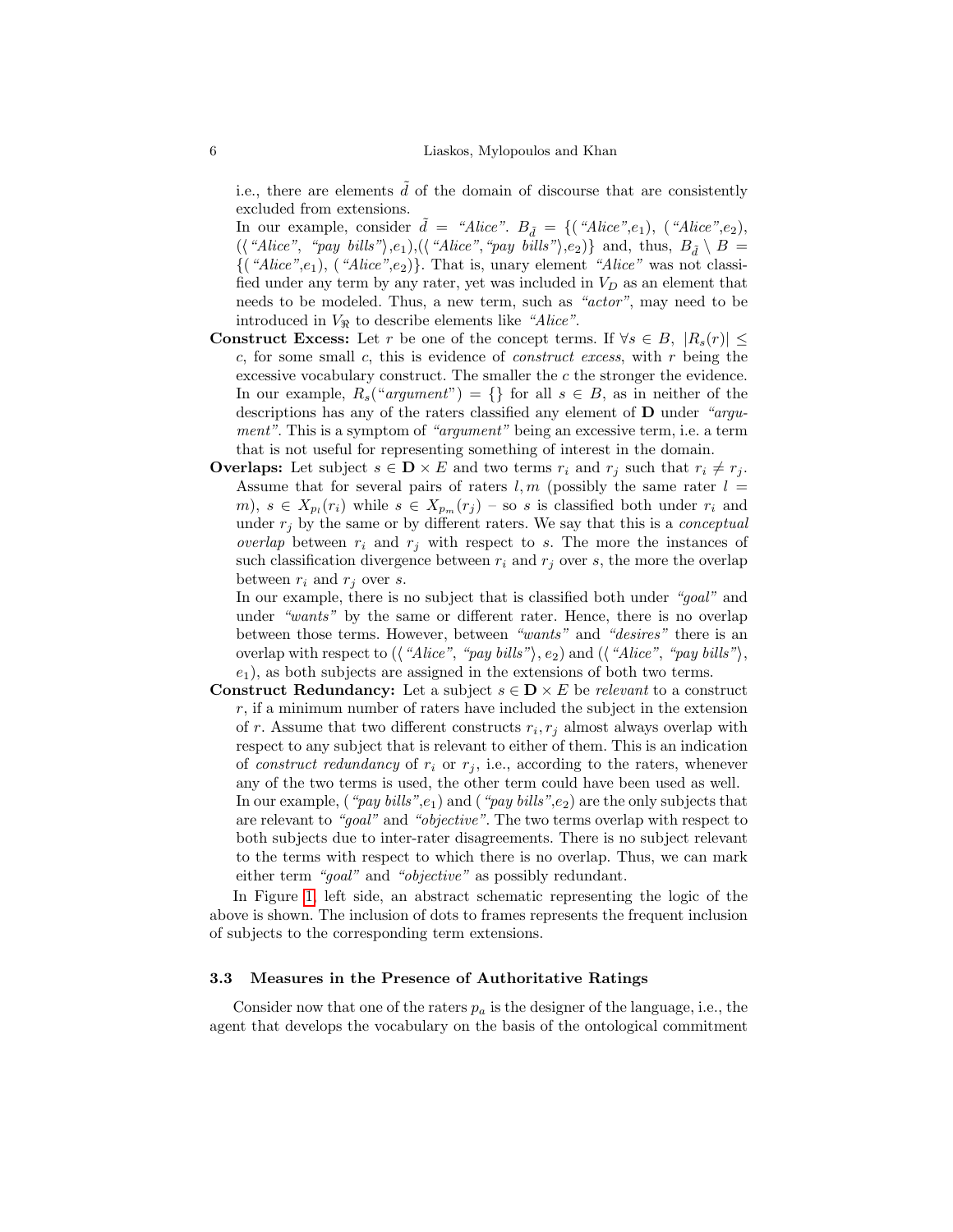

<span id="page-6-0"></span>Fig. 1. Rater-based assessments (left) and accuracy (right). Inclusion of dots to solidlined frames represents frequent inclusion of subjects to the corresponding extensions.

**K**. Like the other raters, she forms her own authoritative extensions  $X_{p_a}(r)$  for each concept term, based on  $V_D$  and E. These extensions can be seen as exemplifications of K. If most other raters develop extensions that are in agreement with the designer's, it can be empirically argued that the language is conducive to the sharing of K between designers and users.

As above, we are interested in indications of imperfect communication of K. Considering the sets  $X_{p_i}(r)$  of a given rater  $p_i$  and the authoritative set  $X_{p_a}(r)$ :

**Perfect Alignment:** When  $X_{p_i}(r) = X_{p_a}(r)$  the authoritative and the rater's concept are understood to be perfectly aligned.

In our running example of Table [1,](#page-3-1) let  $p_1$  be the authoritative judge and  $p_2$ a community rater. There is no term r for which  $X_{p_1}(r) = X_{p_2}(r)$ . Hence there is no occurrence of perfect alignment.

**Construct Coarseness:** When  $X_{p_i}(r) \supset X_{p_a}(r)$  the choice of term r for the concept is too coarse, i.e. evokes an extension that is broader than the concept it is meant to represent. The difference  $X_{p_i}(r)\backslash X_{p_a}(r)$  is the scope excess of term  $r$  with respect to the concept it represents (not to be confused with construct excess).

In our example  $X_{p_2}("wants") \supset X_{p_1}("wants"),$  i.e., the term "wants" evokes a broader interpretation than what the designer  $(p_1)$  expected.

- **Construct Fineness:** When  $X_{p_i}(r) \subset X_{p_a}(r)$  the choice of term r for the concept is too narrow, i.e. evokes an extension that excludes elements that the concept it is meant to represent. The difference  $X_{p_a}(r) \setminus X_{p_i}(r)$  is the deficiency of term r with respect to the concept it is designed to represent. In our example  $X_{p_2}({}^\alpha \text{desires}^n) \subset X_{p_1}({}^\alpha \text{desires}^n)$ , i.e., the term "desires" evokes a more restricted set of interpretations than what the designers thought.
- Partial and Total Misalignment: When both  $X_{p_i}(r) \setminus X_{p_a}(r)$  and  $X_{p_a}(r) \setminus X_{p_b}(r)$  $X_{p_i}(r)$  are non-empty then the term and the concept are misaligned in a less specific sense. Such misalignment is total when  $X_{p_a}(r) \cap X_{p_i}(r) = \emptyset$ . In the example, there is a clear misalignment for each of the terms "goal" and "objective", due to, in this case, the overlap between the terms.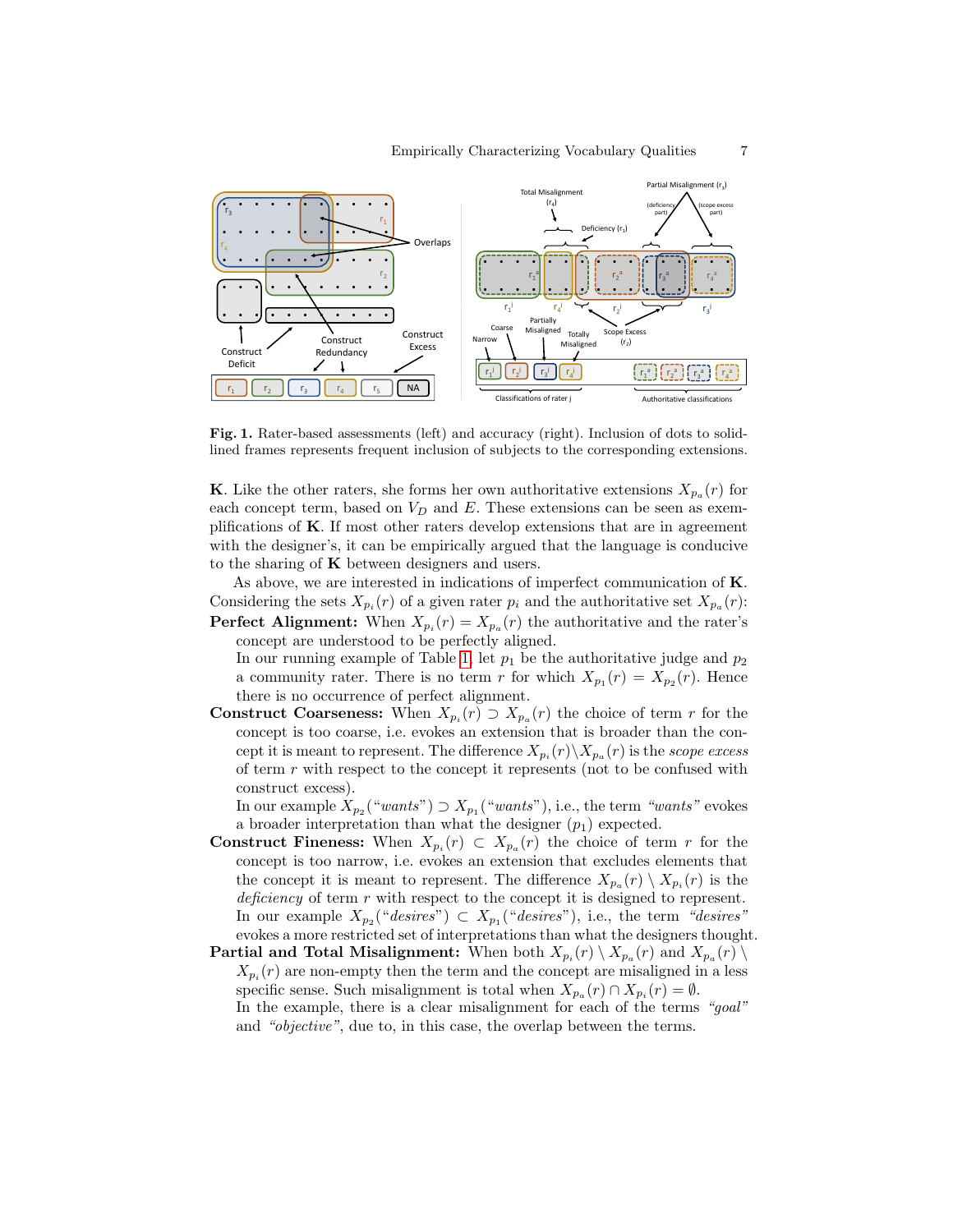Figure 1 (right), offers a schematic showing the logic of the above constructs. Note that the constructs compare the authoritative with the output of one rater. Practical operationalizations must appropriately express the measures in terms of statistics from the output of multiple raters, as we demonstrate below.

# <span id="page-7-0"></span>4 Application

## 4.1 Overview and Data Collection

We now present a demonstration of how the empirical constructs developed above can be used to analyze a language. We base the application on real data collected in the context of our earlier experimental study [\[15\]](#page-13-2) which are here updated and augmented with additional simulated values. An extended presentation can be found in our accompanying report [\[16\]](#page-13-4) including code snippets, instrument templates, and description examples that can be used for studies with the same or different languages.

The real data were collected in an experiment in which a goal modeling language with concept terms  $V_{\Re} = \{$  "goal", "task", "quality", "belief"} was evaluated. Twenty (20) Mechanical Turk workers with a North American bachelor's/college degree, were invited as a proxy for a sample of real language users. They first watched videos that presented the language through informal definitions and examples. Then, four different fictional scenarios were presented in textual form (∼250 words each), each corresponding to a description  $e \in E$ . Beneath each scenario, a set of domain elements  $V_D$  mentioned in the scenario were presented – representing a domain of discourse D. Only single elements  $d \in V_D$ were presented, hence  $\mathbf{D} = V_D$ . For each element, the participants were asked to pick one and only one concept term r from  $V_{\Re}$  that best describes it. According to what we discussed, the participant response is equivalent to a classification of the subject  $(d, e)$  in r, where d is now unary.

To demonstrate the additional empirical constructs we present here, the data was subsequently altered to simulate the following hypothetical conditions. Firstly, a number of elements representing the concept actor were part of the experimental prompts, and a term for such actors with the name "principal" is added to the language. We assume that the term largely  $(\text{prob.} = 0.9)$  does not evoke the concept actor. Secondly, a "None of the Above" (NA) option was included in the options, mentioned henceforth as  $r_{NA}$ . We alter the data assuming that if such an option were presented, it would occasionally randomly appear in place of other ratings (prob.  $= 0.05$ ) and it would be the predominant (prob.  $= 0.8$ ) response for *actor* instances given the supposed obscurity of "*principal*". The third hypothetical condition is that in place of the "belief" term two terms "assumption" and "assertion" were part of the vocabulary. To simulate indistinguishability between the two, all "belief" ratings are replaced by a random choice of one of those two new terms. We call this initial language L2. Given the above manipulations, the data should be indicative of two language problems: (i) a sub-optimal term is used to represent actor and (ii) two constructs are overlapping in a way that one of them is redundant.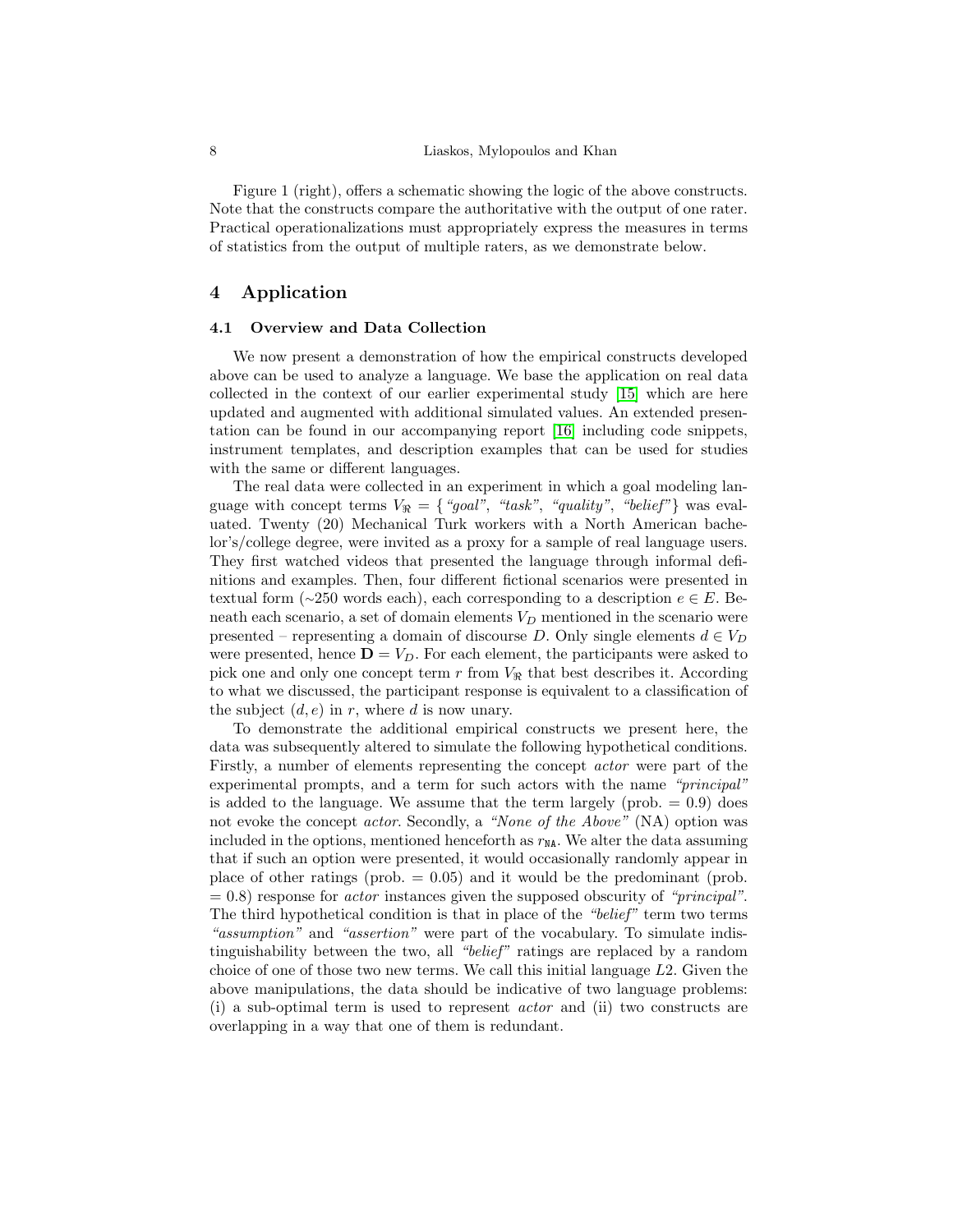#### 4.2 Construct Operationalizations

To perform the analysis we first generate concrete operationalizations according to the above data collection method. Let function  $n : P \times (D \times E) \times$  $V_{\mathcal{R}} \mapsto \{0, 1\}$ , be  $n(p, s, r) = 1$  if rater p has classified  $s = (d, e)$  under r, and  $n(p, s, r) = 0$  otherwise;  $p \in P$ ,  $s \in (\mathbf{D} \times E)$ ,  $r \in V_{\mathbb{R}}$ . Denote the marginal sums as, e.g.,  $n(\cdot, s, r) = \sum_{p \in P} n(p, s, r)$  and likewise for s, r and combinations. Then: Construct Deficit. We measure construct deficit by calculating the relative proportion of NA responses per element and then identifying elements where such is maximum. Hence, letting  $(d, \cdot)$  be subjects of d, the larger the following value the more the evidence for construct deficit of the vocabulary  $V_{\mathbb{R}}$ :

$$
\mathbf{inc}(V_{\Re}) = \max_{d \in D} \{ \frac{n(\cdot, (d, \cdot), r_{\Re A})}{n(\cdot, (d, \cdot), \cdot)} \}
$$

**Construct Excess.** Let  $U(r) = \{n(\cdot, s_1, r), n(\cdot, s_2, r), ...\}$  be the set of total classifications each subject s received under  $r$  – each, note, is bounded by  $|P|$ .

Values of the metric below that are closer to 1 indicate construct excess:

$$
\mathbf{exc}(r) = 1 - \max[U(r)]/|P|
$$

**Construct Redundancy.** We calculate overlap between  $r_1$  and  $r_2$  on the basis of pairwise disagreements involving the two concepts over the maximum such disagreements can possibly be:

$$
ov(s, r_1, r_2) = \frac{n(\cdot, s, r_1) \times n(\cdot, s, r_2)}{\lfloor n(\cdot, s, \cdot)/2 \rfloor \times \lfloor n(\cdot, s, \cdot)/2 \rfloor}
$$

Let  $O(r, r') = \{ov(s, r, r') \mid s \in \mathbf{D} \times E\}$  be the set of overlap measures between r and  $r'$  over all subjects. Construct redundancy for  $r$  can then be measured by:

$$
\mathbf{rdn}(r) = \max_{r' \in \mathbf{V}_{\Re}\backslash\{r\}} \{\min[O(r, r')] \}
$$

i.e., the maximum overlap exhibited in comparison to every other construct, measured as the minimum of the elementary overlaps that occurred between  $r$ and the other construct. To exclude outliers, in all above constructs, percentiles can be used instead of min (in redundancy) and max (in deficit, excess).

Alignment to Authoritative. Given the set of authoritative ratings, we can now define three functions:

- $acc(p, s, r) = \{1 \text{ if } n(p_a, s, r) = 1 \text{ and } n(p, s, r) = 1, 0 \text{ otherwise}\}\$
- def  $(p, s, r) = \{1 \text{ if } n(p_a, s, r) = 1 \text{ and } n(p, s, r) = 0, 0 \text{ otherwise}\}\$
- $exc(p, s, r) = \{1 \text{ if } n(p_a, s, r) = 0 \text{ and } n(p, s, r) = 1, 0 \text{ otherwise}\}\$

The marginal totals as per the above notation  $acc(\cdot, \cdot, r)$ ,  $def(\cdot, \cdot, r)$ , and  $exc(\cdot, \cdot, r)$  offer a measure of the *accuracy, deficiency* and *scope excess* of a given term vis-à-vis its corresponding concept. The numbers can be used to develop Euler diagrams for visualizing the quality and level of misalignment. An extended discussion on the development of the operationalizations from the empirical constructs introduced earlier is included in our technical report [\[16\]](#page-13-4).

#### 4.3 Analysis

Let us now explore the output of the metrics given the data we constructed. In the bottom of Figure [2](#page-9-0) some indications are shown for language  $L2$ . The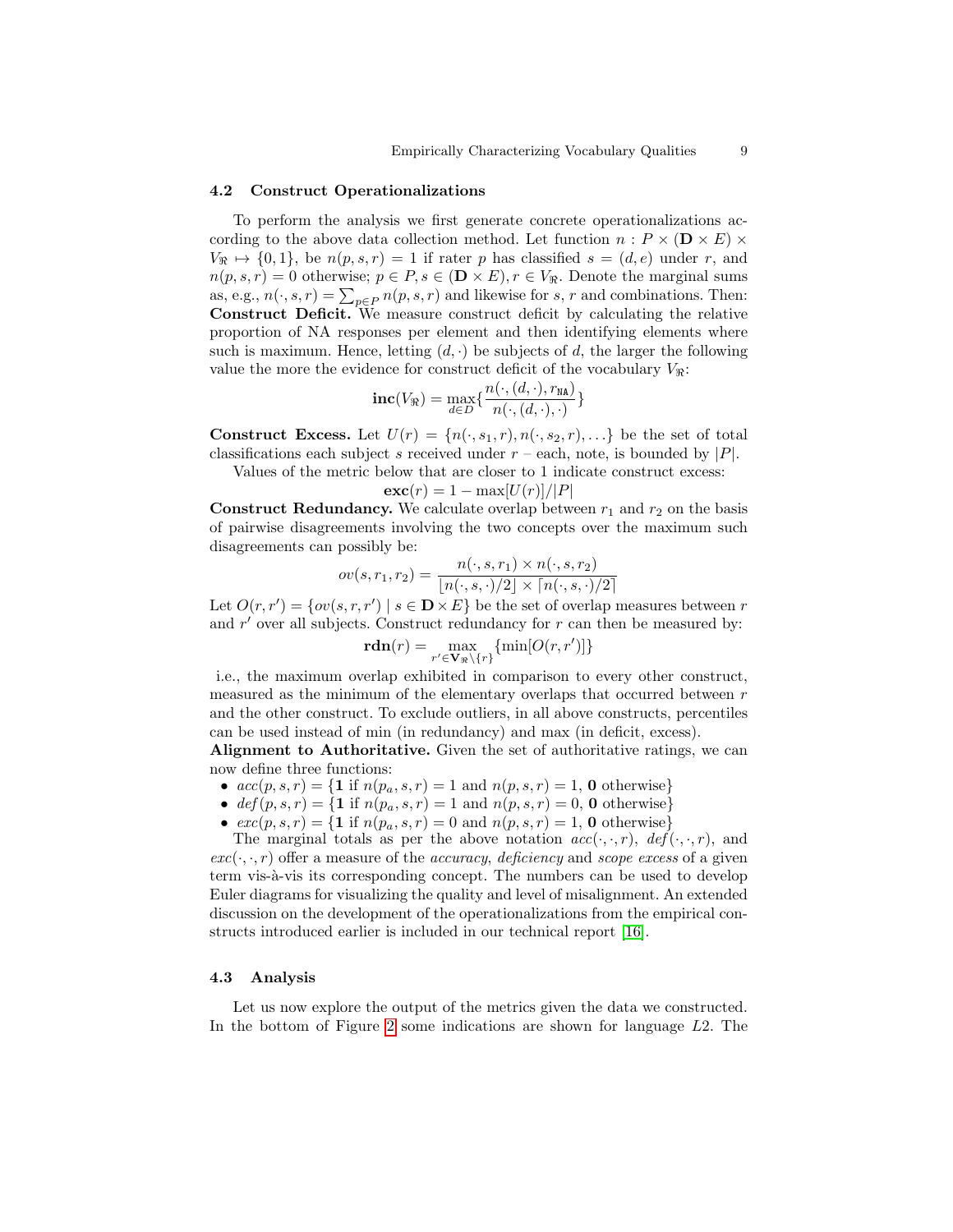

<span id="page-9-0"></span>Fig. 2. Analysis of two languages.

construct excess indices are 0.7, 0.4, and 0.4, for "principal", "assumption" and "assertion", indicating possible excess issues with each construct. Furthermore, redundancy is zero everywhere except for "assumption" and "assertion", meaning a possible overlap between the two. A look at the accuracy Euler diagrams shows that accuracy, i.e., the intersection of the rater and authoritative circles, is very low in those constructs. For "principal", the deficiency of the construct, i.e. all the ratings it should attract but it did not, is also notable. On the table on the left, general measures about the language can be seen, including the minimum accuracy observed across all constructs, and the maximum scope excess and deficiency measures observed for the language. The construct deficit index of L2 is 0.85, meaning that some elements are not represented in the conceptualization evoked by the language.

After observing the results, assume that we decide to engage in corrective measures, resulting in language  $L1$ , as follows. What "*principal*" used to represent has now been renamed as "actor". To simulate raters now successfully recognizing the actor concept, the corresponding elements are classified to that construct rather than  $r_{NA}$  (simulated with prob. = 0.8). Further, the constructs "assertion" and "assumption" are merged into "belief"; the corresponding ratings are reverted to the original. Finally, constructs "goal", "quality" and "task" are replaced by a new construct "intention". Assuming that raters who classified a subject under one of the three original terms, would have classified the same subject under "intention", the corresponding classifications are replaced accord-ingly in the data. We can see in Figure [2](#page-9-0) that for  $L_1$ , the excess and redundancy measures are now normal, and the accuracies have improved.

Figure [2](#page-9-0) also shows how lowering the granularity [\[9\]](#page-13-5) of the concepts may result in an improvement of the proposed metrics. At the extreme, language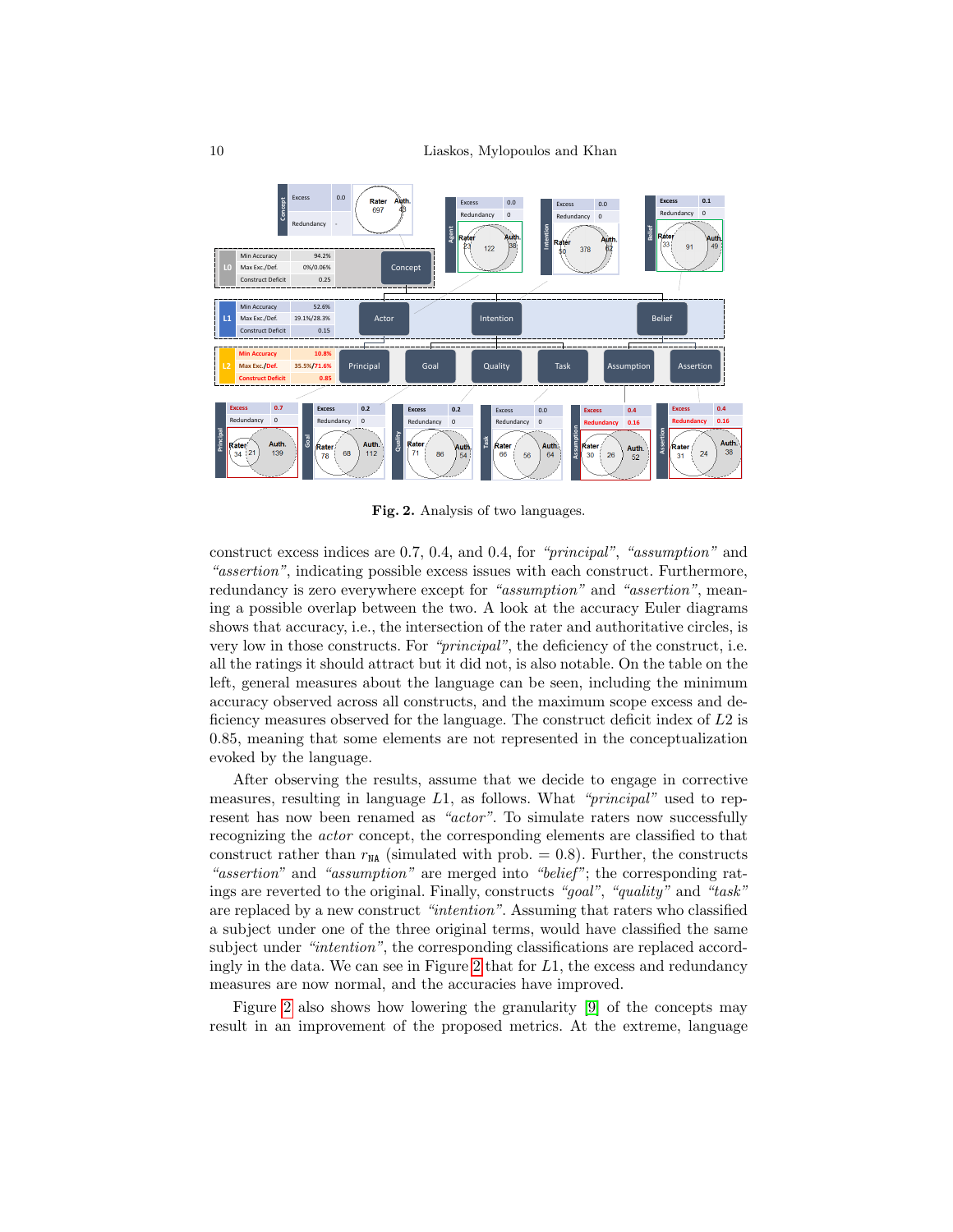L0 includes only one concept, called "concept" allowing for limited room for disagreement and inaccuracies. However, such language as L0 may lack the expressiveness needed, and the construct may suffer from construct overload [\[25\]](#page-13-1). As opposed to the other quality characteristics, measuring overload by ratings from a given language alone is difficult. Rather, when refinement of the language is attempted and the result is a language that performs well in all other aspects, then we can hypothesize the presence of remediable construct overload in the original language.

## 4.4 Validity Threats

The above analysis is a demonstration of the metrics based on data that has been simulated to exactly exhibit their merits. In studies with real data, experimenters need to be mindful of some validity threats and limitations.

In terms of external validity, that is, the generalizability of an analysis, the metrics are as good indicators as the representativeness of the world descriptions and domain elements. Sampling that consistently leaves out a class of domain phenomena, will result in false construct redundancy or construct excess indications. Inflated construct deficit indications may also emerge when phenomena that are irrelevant to the language are included in the samples. Note, further, that the choice of a Mechanical Turk sample in our study was possible for demonstration purposes due to the familiarity of the broad population with the concepts considered. However, for evaluating a language against a specific group of prospective users, external validity requires the selection of a representative sample from that exact group. Further, while individual differences in terms of linguistic ability and expertise will affect the outcome of a language evaluation, if the rater sample is representative, then whatever variability and issues emerge will still reflect the quality of the language for the given user group. The main concern regarding *internal validity* is the relationship between the metrics and the pathology they indicate. Although the constructs are direct consequences of the pathology definitions, the question of whether they constitute necessary and/or sufficient evidence for the presence of the pathology is a matter for further investigation. One of the enablers of such correspondence is proper operationalization of the metric including both the statistical instantiations of the constructs, to control for, e.g., chance responses, and the data collection instruments.

Overall, empirical evaluation of our framework is largely interpreted into studying the quality of the instruments developed for a specific language in question, including questionnaire format, training material, descriptions, and domain elements. Established techniques for instrument quality assessment can help with this task. These include measuring retest reliability, which establishes if the same rater produces the same rating at different times, and inter-rater reliability, which refers to the agreement between raters. For the latter, however, a benchmark language and instrument with known good quality, as per, e.g., expert opinion, would need to be used. In this way, possible disagreements can be attributed to the instrument or process rather than to the language. Likewise,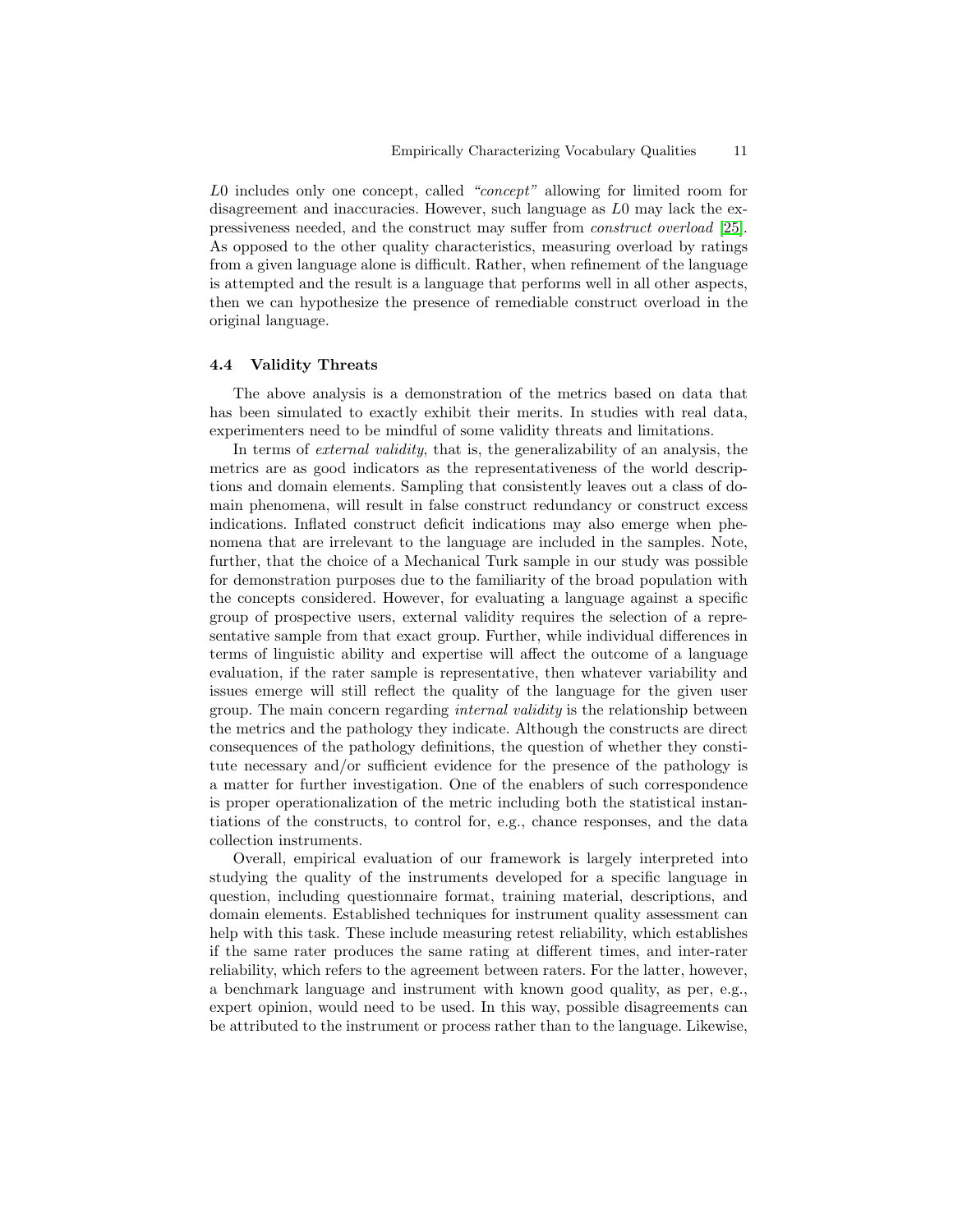specific issues (construct redundancies, excesses, etc.) can be introduced to the language by experts, for checking if the instruments accurately detect them – a method we simulated in our study. Finally, languages with large vocabularies imply longer and more complex rater tasks. When this appears to threaten experimental task integrity, evaluation can take place in a piecemeal fashion whereby either different groups of raters are given different domain elements and descriptions or different, possibly semantically related, subsets of terms are evaluated separately – at the expense of not capturing issues that span across subsets. These strategies and when they are necessary are yet to be investigated.

# <span id="page-11-0"></span>5 Related Work

Several efforts for empirically evaluating modeling languages have been proposed in the literature. One line of work concerns the identification of language quality dimensions that are subject to evaluation [\[13,](#page-13-6)[21\]](#page-13-7). The notions of comprehensibility appropriateness and domain appropriateness are the most closely relevant to the Wand and Weber framework adopted here. Similar notions include semantic transparency and semiotic clarity, as discussed by Moody [\[20\]](#page-13-8).

Empirical efforts for assessing model understandability have also been reported. Houy et al. [\[11\]](#page-13-9) survey empirical studies that evaluate the particular construct for various kinds of models including entity, class, and process models. Requirements goal models have also been a focus of such investigation [\[2,](#page-12-4)[5,](#page-12-5)[8,](#page-12-6)[10,](#page-13-10)[24\]](#page-13-11). In our past work, we studied the *intuitive* (i.e. without training) evocation of the meaning of a language construct via observing inferences participants perform with the construct [\[1](#page-12-7)[,14,](#page-13-12)[17,](#page-13-13)[18\]](#page-13-14). However, most of these empirical efforts focus on diagrammatic constructs (boxes, lines, icons) and their visual efficiency, rather than on the choice of terms.

Work focused on terms and concepts can be found in the area of ontology engineering. Annotation of text as a terminology building and evaluation step has been proposed [\[3,](#page-12-8)[26\]](#page-13-15). Measures of inter-rater agreement [\[12\]](#page-13-3) to attain semantic agreement can be applied in such exercises [\[22\]](#page-13-16). Ontology learning techniques also have components that are relevant to our proposal [\[3\]](#page-12-8). An important process in ontology learning [\[3,](#page-12-8)[26\]](#page-13-15) is term extraction, i.e., the identification of terms that are relevant in the domain – e.g.  $[19]$ . Term extraction serves the purpose of supporting domain appropriateness in that terms are grounded on "true" discourse taking place in the domain as documented in the texts being processed. Comparatively, our process is geared towards evaluating an existing terminology and characterizing its appropriateness in a way that informs improvement.

Finally, analytical methods can promote the sharedness of an ontological commitment. Developing ontologies [\[6\]](#page-12-0) allows explication of the commitment through the formulation of properties of the terms within language, e.g., meaning postulates, that are consequences of the commitment. Upper-level ontologies can, further, be used to identify issues with a language meta-model [\[7\]](#page-12-1). Empirical analyses are meant to complement such approaches and to also measure the extent to which a language is learned by the community of practitioners.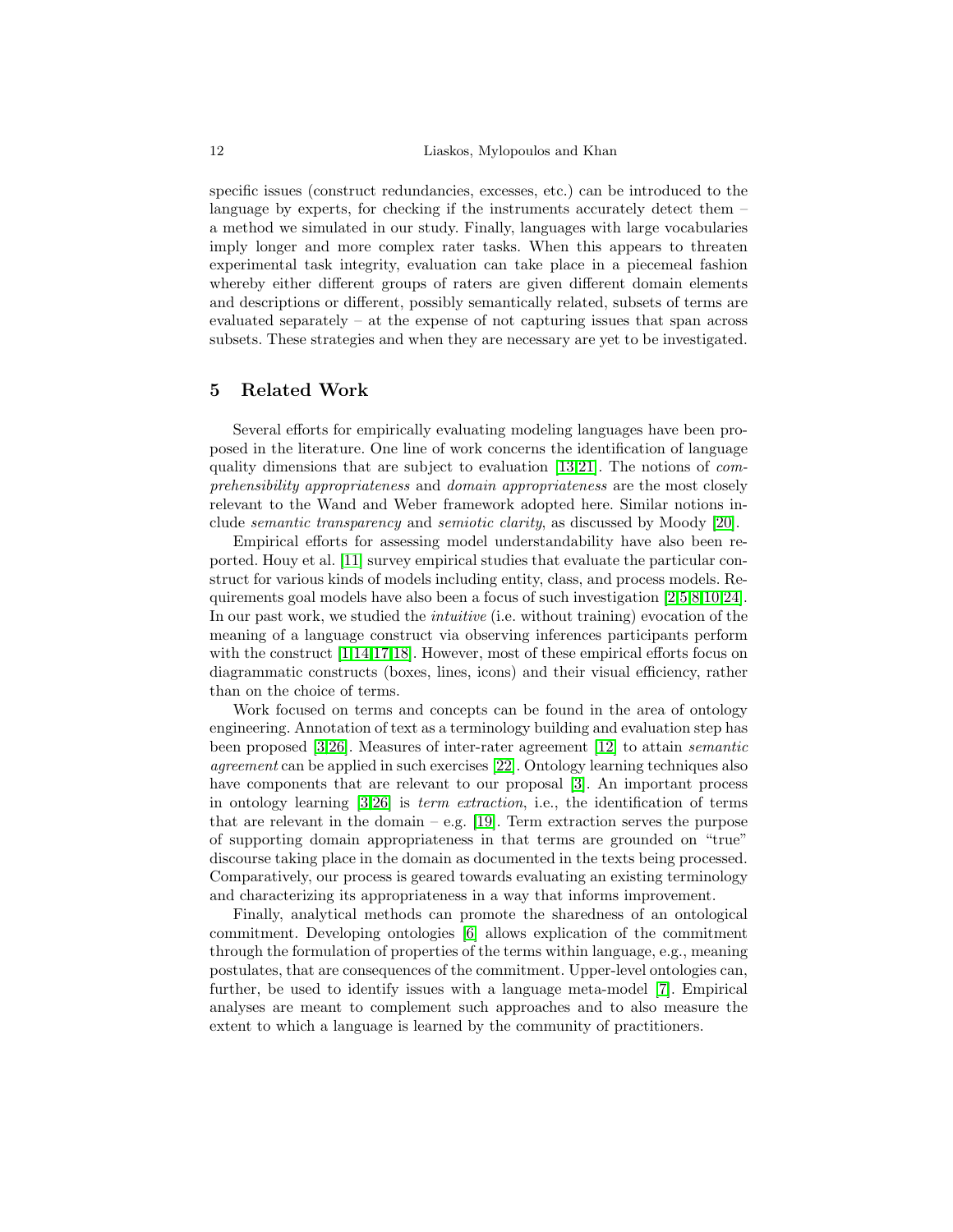# <span id="page-12-3"></span>6 Conclusions and Future Work

We presented a framework for empirically measuring the appropriateness of vocabulary choices for conceptual modeling languages. The framework is based on the measurement of the degree of sharedness of the ontological commitment of the language via observing how experimental participants map descriptions of possible worlds to extensions of the vocabulary terms. A set of empirical constructs are defined for characterizing the resulting mappings in terms of specific pathologies of the vocabulary choice as per an established model. The constructs allow different concrete operationalizations that fit the needs of specific data collection techniques. We demonstrated the utility of the framework over a hypothetical language design scenario using a mix of real and simulated data.

There are several opportunities for further consolidating and extending our framework, in addition to empirical evaluation suggestions mentioned above. These include analytically and empirically studying possible operationalizations of our proposed constructs with respect to exhibiting statistical properties suitable for generalizations and comparisons. Further, experiments with various languages need to be conducted both for validation and for the establishment of community norms/baselines as is commonly the case with standardized empirical instruments – e.g., what levels of "excess" or "deficit" are common.

# References

- <span id="page-12-7"></span>1. Alothman, N., Zhian, M., Liaskos, S.: User Perception of Numeric Contribution Semantics for Goal Models: an Exploratory Experiment. In: Proc. of the 36th Int. Conf. on Conceptual Modeling (ER 2017). pp. 451–465. Xi'an, China (2017)
- <span id="page-12-4"></span>2. Caire, P., Genon, N., Heymans, P., Moody, D.L.: Visual notation design 2.0: Towards user comprehensible requirements engineering notations. In: Proc. of the 21st IEEE Int. Req. Eng. Conf. (RE'13). pp. 115–124. Rio de Janeiro, Brasil (2013)
- <span id="page-12-8"></span>3. Cimiano, P., Mädche, A., Staab, S., Völker, J.: Ontology Learning. In: Staab, S., Studer, R. (eds.) Handbook on Ontologies, pp. 245–267. Springer Berlin Heidelberg, Berlin, Heidelberg (2009)
- <span id="page-12-2"></span>4. Dalpiaz, F., Franch, X., Horkoff, J.: iStar 2.0 Language Guide. The Computing Research Repository (CoRR) abs/1605.0 (2016), [http://arxiv.org/abs/1605.](http://arxiv.org/abs/1605.07767) [07767](http://arxiv.org/abs/1605.07767)
- <span id="page-12-5"></span>5. Estrada, H., Rebollar, A.M., Pastor, O., Mylopoulos, J.: An Empirical Evaluation of the i\* Framework in a Model-Based Software Generation Environment. In: Proc. of the 18th International Conference on Advanced Information Systems Engineering (CAiSE'06). pp. 513–527. Luxembourg, Luxembourg (2006)
- <span id="page-12-0"></span>6. Guarino, N., Oberle, D., Staab, S.: What Is an Ontology? In: Handbook on Ontologies, pp. 1–17. Springer (2009)
- <span id="page-12-1"></span>7. Guizzardi, G.: Ontological Foundations for Structural Conceptual Models. Ph.D. thesis, University of Twente (2005)
- <span id="page-12-6"></span>8. Hadar, I., Reinhartz-Berger, I., Kuflik, T., Perini, A., Ricca, F., Susi, A.: Comparing the comprehensibility of requirements models expressed in Use Case and Tropos: Results from a family of experiments. Information and Software Technology 55(10), 1823–1843 (2013)